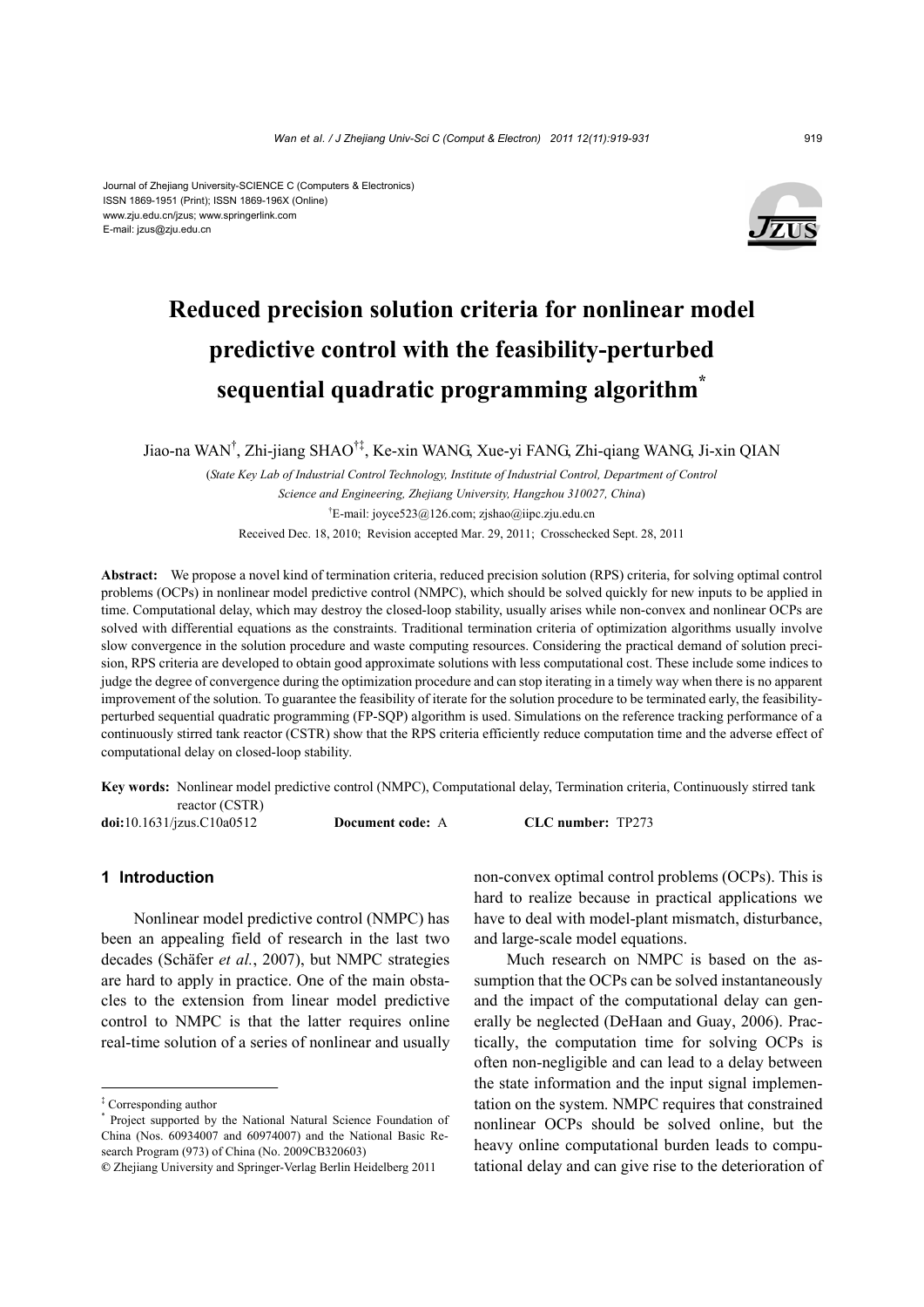control performance.

Since the effect of computational delay on the performance of NMPC was noted by Santos *et al.* (2001) in a laboratory reactor, the deterioration of controller stability has been studied by some researchers. Findeisen and Allgöwer (2003) reported that the computational delay could lead to drastic performance decrease or even instability of the closed-loop, and proposed an efficient approach highlighting both the computational and measurement delay in the NMPC framework. Some studies focused on the conditions in which the closed-loop stability could be guaranteed. Chen *et al*. (2000) presented a new stability condition and modified the performance index in MPC in consideration of computational delay. When an initial control profile was chosen to satisfy an inequality condition in each online optimization procedure, the nonlinear system controlled by the proposed NMPC algorithm was asymptotically stable. From the computational point of view, Chen *et al*. (2000) emphasized that solving a nonlinear dynamic optimization problem with equality constraints was highly computationally intensive, and in many cases, impossible to finish in time.

Much computationally-oriented research has been conducted in dealing with problems on computational delay. For reducing the computation time of OCPs, two of the common approaches are suboptimal termination under mild conditions with an initial feasible solution (Scokaert *et al.*, 1999), and the reduction to a single iteration per sampling interval (Diehl *et al.*, 2002; 2005). Zavala and Biegler (2009) proposed the advanced-step NMPC strategy. Based on sensitivity information, this approach uses the current control action to predict future plant state to solve the next OCP in advance while the current sampling period evolves. Wright and Tenny (2004) developed the feasibility-perturbed sequential quadratic programming (FP-SQP) algorithm to compute iterates containing both state and control components, but perturbed these to retain feasibility with respect to the constraints at every iteration and replace the line-search globalization approach with a scaled trust-region approach. This strategy has been integrated into the NMPC framework (Tenny *et al.*, 2004). Additionally, the requirement of finding a global optimization solution has been relaxed by Chen and Allgöwer (1998), Scokaert *et al.* (1999), etc. In these works, feasibility implies stability for a particular form of MPC when a controller with linear terminal state feedback control is applied. From this point of view, it is not necessary to achieve the global, or even the local optimal solution to the given OCP. This implies that it is reasonable to terminate the optimization procedure prematurely with just a feasible solution if the closed-loop stability can be preserved well. However, how to define the termination criteria in terms of deciding which iteration is sufficient as well as whether the optimization procedure should be terminated is still being studied.

In this paper, the reduced precision solution (RPS) criteria, a kind of termination criteria, are developed for solving the OCPs. RPS criteria enable the termination of the optimization procedure in a timely way and an efficient reduction of computational cost. Unlike the traditional termination criteria (Gill *et al.*, 1981), in the RPS criteria a series of indices tailored for the FP-SQP algorithm are defined to reflect the quality of the current iterate. With the RPS criteria, the optimization procedure can be terminated with a proper approximate solution. Such a rule of termination incorporates the practical requirement of solution precision and avoids iterating too much, to satisfy the given tolerance of traditional termination criteria. Therefore, computation time is shortened and computational delay can be reduced.

## **2 Basic theory of NMPC**

In this paper, a typical ordinary differential equation (ODE) model of the controlled plant in the following form is considered:

$$
\dot{x}(t) = g(x(t), u(t)), \ x(0) = x_0, \ (1)
$$

where  $x$  and  $u$  are subject to state and input constraints

$$
\begin{cases}\n\mathbf{u}(t) \in \mathbb{U}^m, & \forall t \ge 0, \\
\mathbf{x}(t) \in \mathbb{X}^n, & \forall t \ge 0.\n\end{cases}
$$
\n(2)

Herein,  $X^n \subseteq \mathbb{R}^n$  is the state constraint set and  $\mathbb{U}^m \subseteq \mathbb{R}^m$  is the set of feasible inputs. We use NMPC to stabilize the origin of system (1) in an optimal way while all constraints are satisfied.

When the model equations are integrated, Eq. (1) becomes the discrete model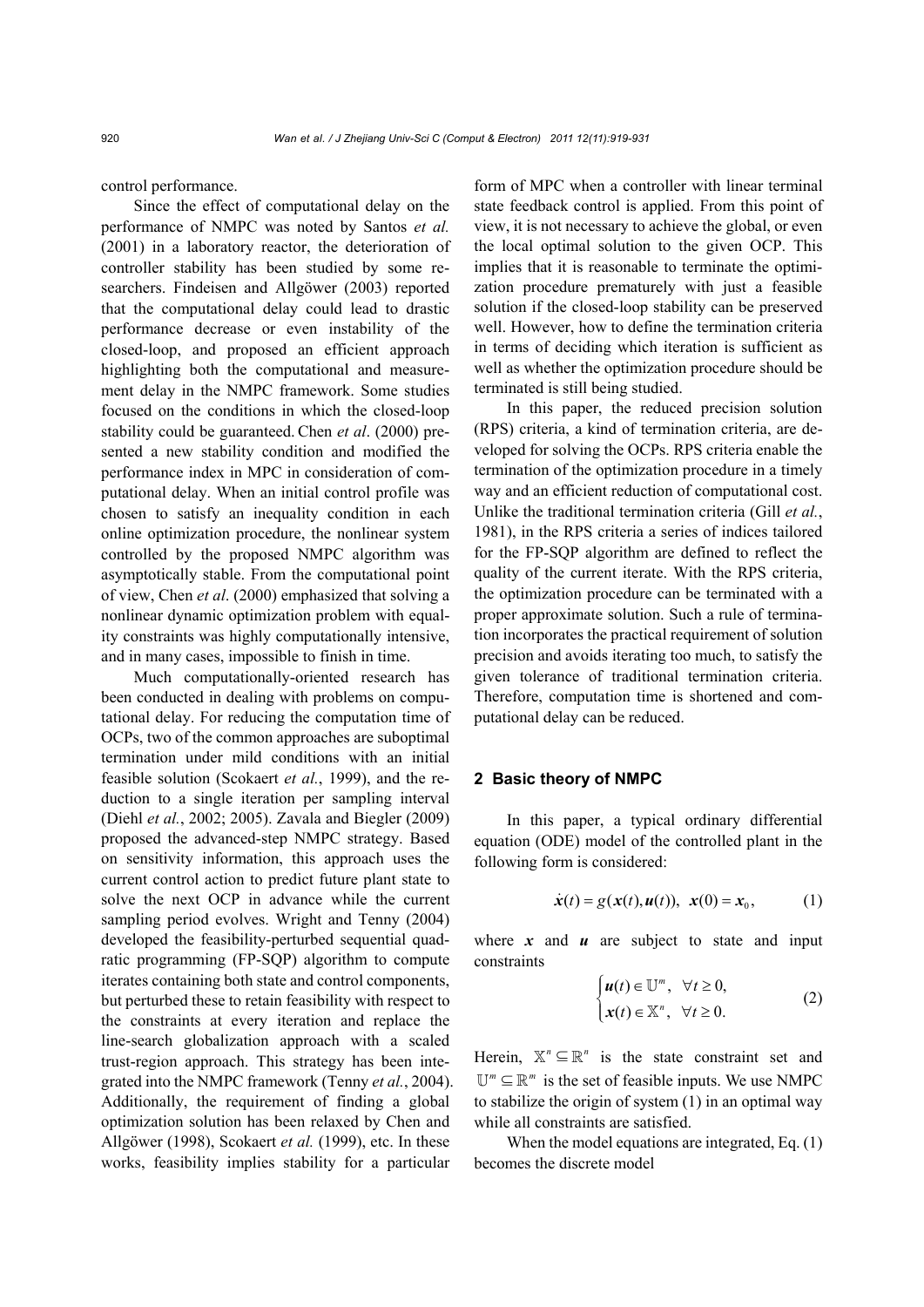$$
\begin{cases}\n\mathbf{x}(k+1) = G(\mathbf{x}(k), \mathbf{u}(k)) \\
= \mathbf{x}(k) + \int_{t_k}^{t_{k+1}} g(\mathbf{x}(\tau), \mathbf{u}(k), \tau) d\tau, \quad (3) \\
\mathbf{x}(0) = \mathbf{x}_0,\n\end{cases}
$$

where *k* represents the sampling time step. A zeroorder hold is assumed for the inputs in interval  $[t_k, t_{k+1}].$ 

In the NMPC framework, based on given states, the current control action is obtained by repeatedly solving a series of OCPs subject to system dynamics and constraints involving states and controls. By using the current state as the initial state, an optimal control sequence is yielded by an optimization solver. The first control of the sequence is injected into the system and the calculation is repeated at the next sampling time (Findeisen and Allgöwer, 2002; Qin and Badgwell, 2003; Bock *et al.*, 2007), as shown in Fig. 1, where  $\Delta t$  is the sampling interval.



**Fig. 1 Principle of nonlinear model predictive control**

The OCP of system (3) minimized over the prediction horizon  $T_p$  (for convenience, control horizon and prediction horizon could be made the same) is as follows (Tenny, 2002):

$$
\min_{x,u} J(x, u) = \sum_{i=0}^{T_{p}-1} L(x(k+i|k), u(k+i|k)) + E(x(T_{p}))
$$
  
s.t. 
$$
x(k+i+1|k) = G(x(k+i|k), u(k+i|k)),
$$

$$
i = 0, 1, ..., T_{p}-1,
$$

$$
x(k+i|k) \in \mathbb{X}^{n}, i = 1, 2, ..., T_{p},
$$

$$
u(k+i|k) \in \mathbb{U}^{m}, i = 0, 1, ..., T_{p}-1,
$$

$$
x(T_{p}) \in \mathcal{X}_{f}(T_{p}),
$$

$$
(4)
$$

where  $L(x(k+i|k), u(k+i|k))$  is the stage cost, *k* represents the current time step, and *x* and *u* denote the sequences of vectors representing states and inputs, respectively, which are denoted as

$$
\begin{cases} \n\boldsymbol{x} = (\boldsymbol{x}(k+1|k), \boldsymbol{x}(k+2|k), \dots, \boldsymbol{x}(k+T_{p}|k)), \\ \n\boldsymbol{u} = (\boldsymbol{u}(k|k), \boldsymbol{u}(k+1|k), \dots, \boldsymbol{u}(k+T_{p}-1|k)). \n\end{cases} (5)
$$

In these equations,  $\mathcal{X}_f(T_p)$  is a compact subset of  $\mathbb{R}^n$  containing the origin in its interior. Once  $x(k)$  is known, the prediction horizon is shifted forward by one sampling interval and the OCP in form of Eq. (4) is solved to obtain  $u(k)$ . Consequently, such a recursive scheme produces the feedback law

$$
u(k) = h(x(k))\tag{6}
$$

with  $h: \mathbb{R}^n \rightarrow \mathbb{R}^m$ .

Many approaches are proposed to solve OCP (4) through nonlinear programming methods (Henson, 1998), such as the sequential approach (Vassiliadis *et al*., 1994a; 1994b) and the simultaneous approach (Jockenhövel *et al*., 2003; Kameswaran and Biegler, 2006; Lang and Biegler, 2007). In this work, the sequential approach is employed due to its easy implementation. In the sequential approach, only control variables are discretized and an efficient integrator is used to obtain new state information. At every optimization iteration, system simulation and optimization are performed sequentially, i.e., one after another (Diehl *et al*., 2008).

In consideration of the closed-loop stability of the controlled dynamic system, it is required that the final state  $x(T_p)$  should satisfy a certain inequality constraint, as discussed in the review by Mayne *et al.* (2000). Therefore, a simple method (Tenny, 2002; Tenny *et al*., 2004) is employed to check whether the terminal constraint has been satisfied. If not, then the horizon  $T_p$  is increased and the OCP problem is resolved.

## **3 NMPC framework via FP-SQP with the RPS criteria**

#### **3.1 Motivation**

Ideally, the OCPs can be solved instantaneously. This means that no computational delay exists. However, it is not true in practice, as solving OCP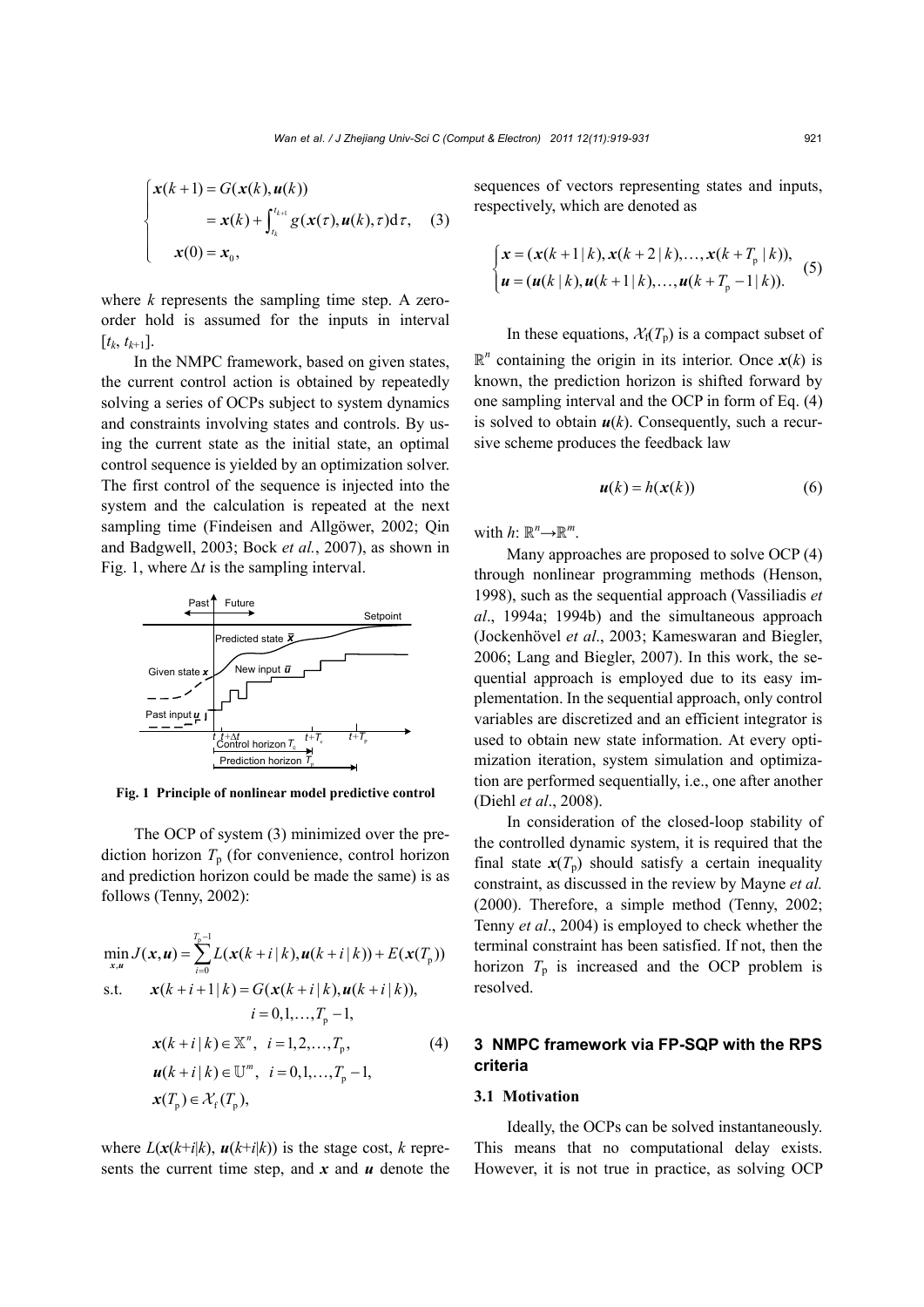needs a certain time, which is not negligible.

We take the continuously stirred tank reactor (CSTR) (Henson and Seborg, 1997) as an example to explore the adverse effects of computational delay caused by the traditional criteria on control performance (Fig. 2). The specific parameters are listed in detail in Section 4. The tolerance of traditional termination criteria is  $\varepsilon = 10^{-6}$ , as this is generally used as the default tolerance in many nonlinear programming (NLP) solvers.

**Remark 1** If computational delay exists, then the previous control effort will act in the following sampling periods until the computation of OCP is finished and the control effort is available.

To analyze the OCP solution procedures at certain time steps where non-negligible computational delay specifically exists, we refer to the OCP objective function profiles, as shown in the sub-graphs of Fig. 2. The objective of OCP decreases quickly (in about five iterations) and slightly changes from there on. However, under the traditional termination criteria, the optimization procedure does not stop until the given tolerance is satisfied, or failure of convergence is ultimately declared. Objectively, under traditional

criteria, a tiny improvement of the solution is obtained at the cost of many computational resources. Computation is extensively delayed, tracking performance deteriorates, and the system oscillates fiercely (Fig. 2). If optimization can be terminated earlier, computation time can be saved while controller performance might be improved.

Factually, the solution should be terminated when one of the following cases occurs:

1. Only a feasible solution, rather than the global or local extreme, can be obtained, but the procedure still goes on and struggles to find the optimal solution and satisfy the tolerance.

2. The constraints will not be satisfied and convergence fails eventually anyway.

3. The improvement of the solution is tiny even if the optimization procedure continues.

However, when traditional criteria are used, the solution process will not stop until the number of iterations exceeds the maximum number or the specified tolerance is met.

Moreover, the results produced by different kinds of optimization algorithms are analyzed as follows:





The sub-graphs show the profiles of the objective functions at some time steps where computational delay exists.  $T_c$  is the input,  $C_A$  is the state, and *T* is the output. obj: value of the objective function; iter: number of iterations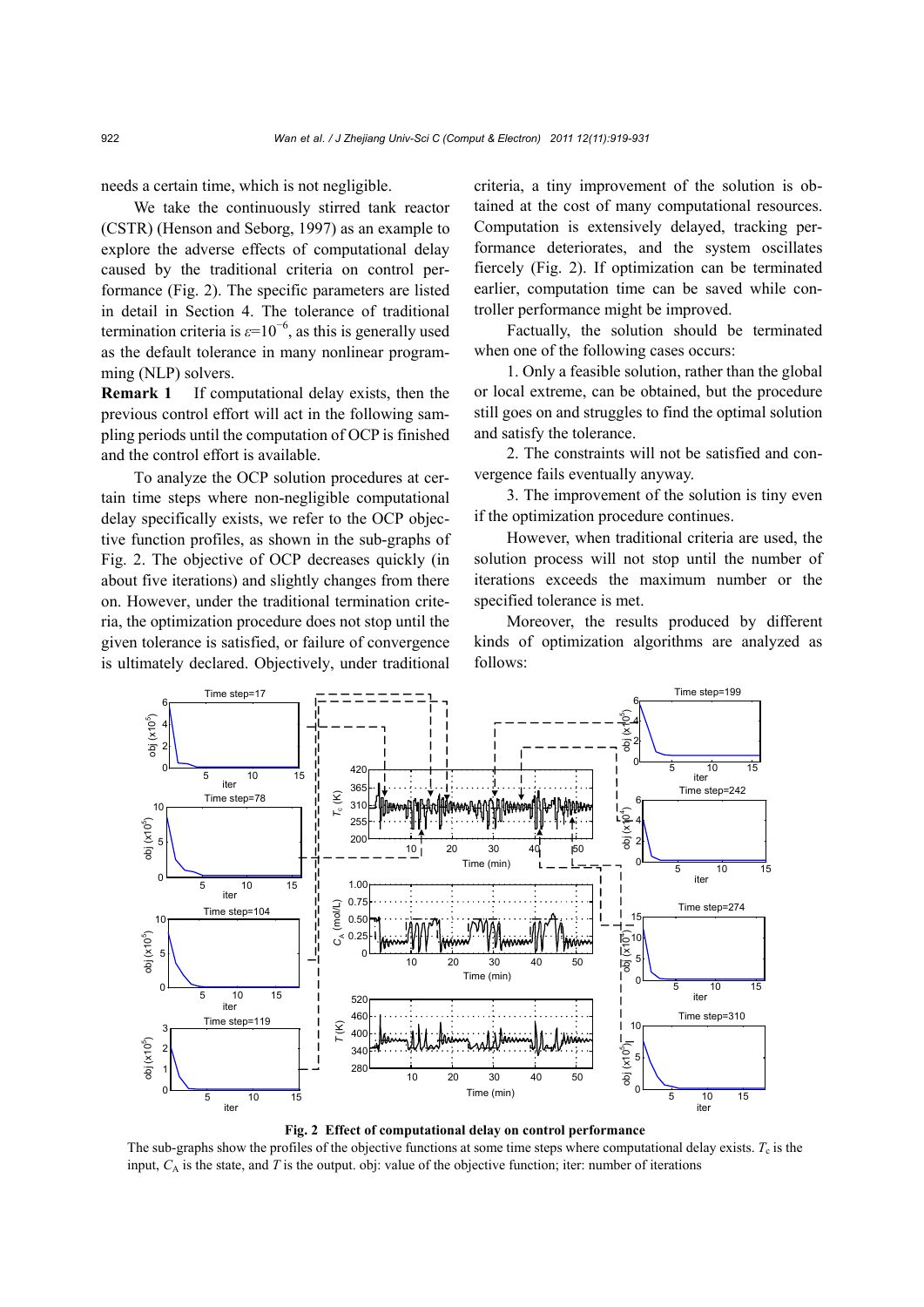1. If an infeasible path method is used, each iterate is an infeasible approximation and does not satisfy the given constraints. In this case, the iterate may cause oscillation if it acts on the system when the solution procedure is terminated early.

2. If a feasible path method is used, the solution procedure can be terminated at any time when it is necessary (Tenny *et al.*, 2004) and the iterate is a kind of suboptimal approximation that can be injected to the system. However, the rules for judging whether the current iterate is good enough are not available.

As analyzed above, an infeasible path method is not suitable for solving the OCP when it needs to be terminated prematurely because of the critical requirement of computation time. Therefore, a feasible path strategy is considered in this work.

To explore the effect of termination criteria on control performance, the relationship between computational delay and solution accuracy with change of the tolerance should be considered (Fig. 3). Line 1 implies that larger tolerance results in the quick termination of the solution procedure so that computational delay becomes smaller, or vice versa. If a feasible solution can be obtained eventually, the trend of the accuracy of solution depending on different tolerances could be represented by Line 2. With a feasible iterate, the accuracy of solution may be high when tolerance is very small, as shown by the left extreme of Line 2. Its right extreme represents the contrary, that is, a coarse solution and a large tolerance. As analyzed, both long computation time and coarse solution degrade controller performance. Therefore, a tradeoff between the accuracy of solution and the computation time is necessary, as depicted by the dash dot line. Better control performance can be obtained at the tradeoff point, and the RPS criteria are proposed for finding it.

In consideration of the practical requirement for solution precision, a series of indices are defined to stop quickly the solution procedure while maintaining good approximation, so that the aforementioned tradeoff can be reached. Additionally, the feasibility of iterate should be guaranteed. Then the optimization procedure can be terminated prematurely. Here, the FP-SQP algorithm guaranteeing feasible iterate (Wright and Tenny, 2004) is employed to implement the RPS criteria.



**Fig. 3 Schematic of the relationship between the solution accuracy and computational delay on control performance with change of tolerance**

## **3.2 NMPC based on the FP-SQP algorithm with the RPS criteria**

Consider the OCP (4) in a general form of NLP problems:

$$
\min_{z \in \mathbb{R}^n} f(z)
$$
  
s.t.  $d(z) = 0, c(z) \le 0,$  (7)

where  $f(z)$ :  $\mathbb{R}^n \rightarrow \mathbb{R}$  is the objective function,  $c(z)$  and  $d(z)$  are the constraints, and  $f(z)$ ,  $c(z)$ , and  $d(z)$  are smooth (i.e., twice continuously differentiable) functions. A series of feasible iterates  $\{z_i\}_{i=0,1}$  is generated by solving the following quadratic programming sub-problem for Δ*z* through the trust region SOP algorithm (Tenny *et al.*, 2004):

$$
\min_{\Delta z} m(\Delta z) = \nabla f^{\mathrm{T}} \Delta z + \frac{1}{2} \Delta z^{\mathrm{T}} H \Delta z \qquad (8a)
$$

s.t. 
$$
\begin{cases} d(z) + \nabla d(z)^{\mathrm{T}} \Delta z = 0, \\ c(z) + \nabla c(z)^{\mathrm{T}} \Delta z \le 0, \end{cases}
$$
 (8b)

$$
\mathbf{S}\Delta z\|_{P} \leq r,\tag{8c}
$$

where  $H$  is the approximation to the Hessian of the Lagrangian, *S* is the scaling matrix for the trust region, and *r* represents the trust region radius. Eq. (8a) is the model function of the change in the objective function of Eq.  $(7)$  at current iterate  $z_i$ . Eq.  $(8b)$  represents the linearization of the constraints around the current iterate. Eq. (8c) is the trust region constraint, where  $P \in [1, \infty)$  denotes the choice of norm.

To make the iterate feasible, the candidate step  $\Delta z$  is perturbed using the  $l_2$  penalty method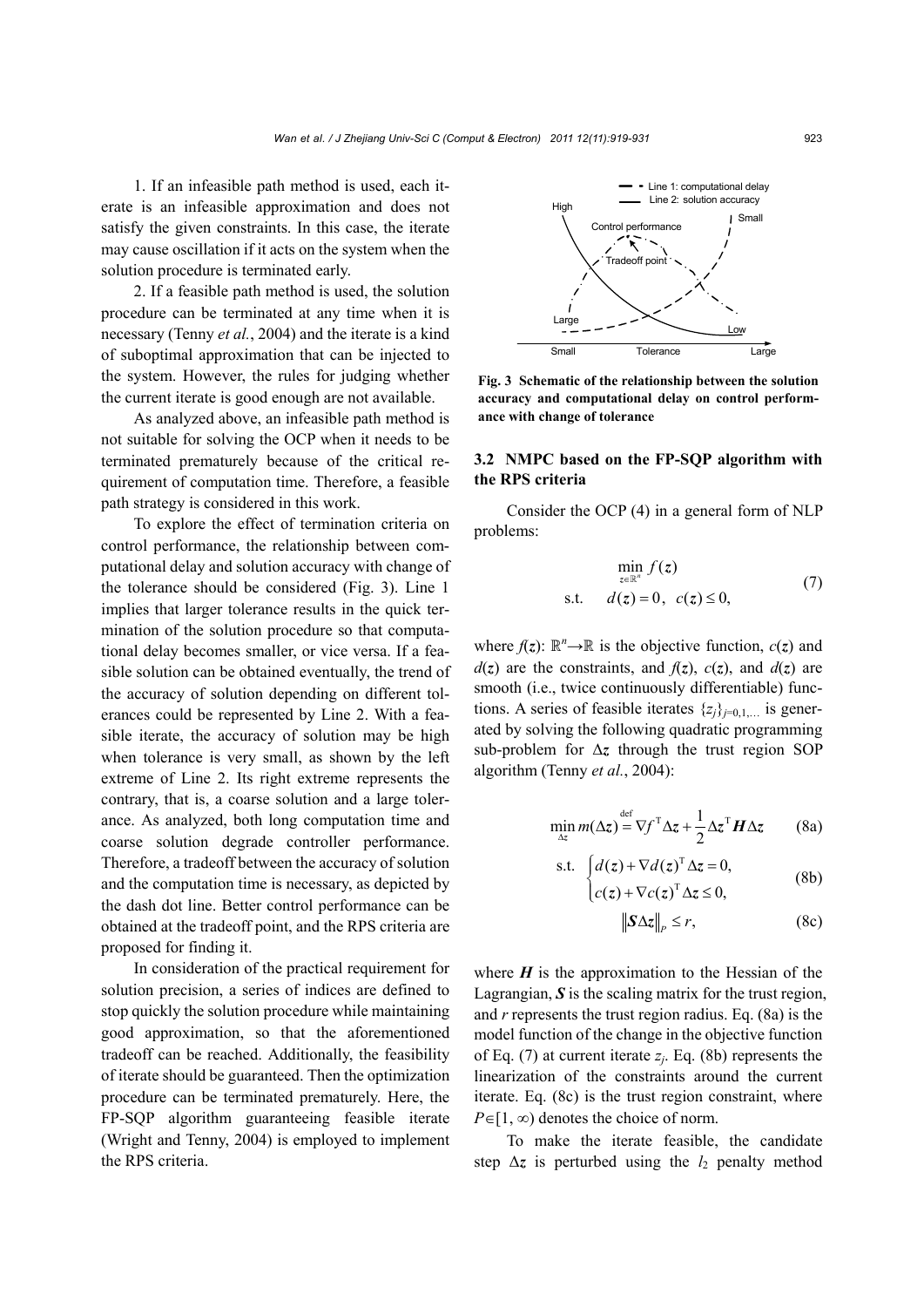formulated as follows:

$$
\min_{\Delta \tilde{z}} \mathbf{R} \|\Delta z - \Delta \tilde{z}\|_2 \quad \text{s.t. } z + \Delta \tilde{z} \in \mathbb{F}, \tag{9}
$$

where  $\vec{R}$  is the weight matrix, and  $\vec{F}$  is a feasible point set of problem (4).

The acceptability of a candidate step  $\Delta \tilde{z}$  depends on a 'sufficient decrease' test defined as (Nocedal and Wright, 1999)

$$
\rho_j = \frac{f(z_j) - f(z_j + \Delta \tilde{z}_j)}{-m_j(\Delta z_j)},
$$
\n(10)

where  $z_j \in \mathbb{R}^n$  is the current iterate,  $m_j$  represents the model function *m* of Eq. (8a) evaluated at the current iterate, and  $\Delta z_i$ ,  $\Delta \tilde{z}$ , are obtained by solving Eqs. (8) and (9), respectively. Based on the principle of trust region algorithms, the step is accepted if  $\rho_i$  is positive, and then the trust region radius and scaling matrix are updated. Otherwise, the current iterate is kept unchanged, the trust region radius is decreased, and a new candidate step is calculated.

The RPS criteria define a series of indices that could depict the quality of iterates and offer an approximate solution with acceptable optimality. Considering the feasibility of the iterate, we define  $l_2$ penalty indices without measure of constraint violation. The proposed RPS criteria are defined with the following indices:

1. Predictive improvement on the iterates and objective function at iterate *zj* are given as

$$
ind_z^j = \max ||z_j - z_{j-1}||_2, \qquad (11a)
$$

$$
\text{ind}_f^j = ||f_j - f_{j-1}||_2,\tag{11b}
$$

where  $\text{ind}_z^j$  and  $\text{ind}_f^j$  denote the change of variable z and objective function *f* between iterations, respectively. Eq. (11) provides the degree of improvement of the current iterate and the objective function. It is also employed to calculate the degree of convergence.

2. To soften the indices in Eq. (11) and reduce their sensitivity to the change between iterations, the transformed sigmoid function is used as the measure of convergence degree:

$$
\begin{cases}\n\eta_z' = \frac{\tanh[\mu(\log \text{ind}_z^j) / \log \varepsilon_{var}]}{\tanh \mu}, \\
\eta_j' = \frac{\tanh[\mu(\log \text{ind}_j^j) / \log \varepsilon_{var}]}{\tanh \mu}, \\
\eta_j' = \min(\eta_z^j, \eta_j'),\n\end{cases}
$$
\n(12)

where 
$$
\varepsilon_{var}
$$
 is the pre-specified tolerance on the vari-  
ables and  $\mu$  is a transformation parameter. Indices  $\eta_z^j$   
and  $\eta_f^j$  decrease monotonically with the increase of  
ind' (Fig. 4). Traditional termination criteria are strict  
rules, and give only 'convergent' or 'not convergent'  
as the conclusion of the optimization. Using the  
sigmoid function, the extent of the convergence of  
iterate can be described smoothly and continuously,  
which is suitable for measuring the degree of con-  
vergence of the current iterate.



**Fig. 4 Profile of the transformed sigmoid function (***μ***=1.5) with change of tolerance**

The index in Eq. (13) is defined to judge whether the current iterate converges sufficiently. If it reaches some predefined threshold to reflect the degree of convergence, then the solution progress should be terminated and an approximate solution is obtained. Moreover, the successive improvement is small even though the process continues. Such kind of criteria, with a proper modification, is suitable for general optimization algorithms, such as the rSQP algorithm (Wang *et al.*, 2007) and the interior point method (Chen *et al.*, 2010). Usually, the specified threshold  $\theta_0$ can be determined according to user's demand by using  $(0, 1)$ .

**Remark 2** Apart from the termination criteria, another factor that affects algorithm performance is the initialization of the starting point. To produce a feasible iterate, the starting point is also required to be feasible. During the process of the solution for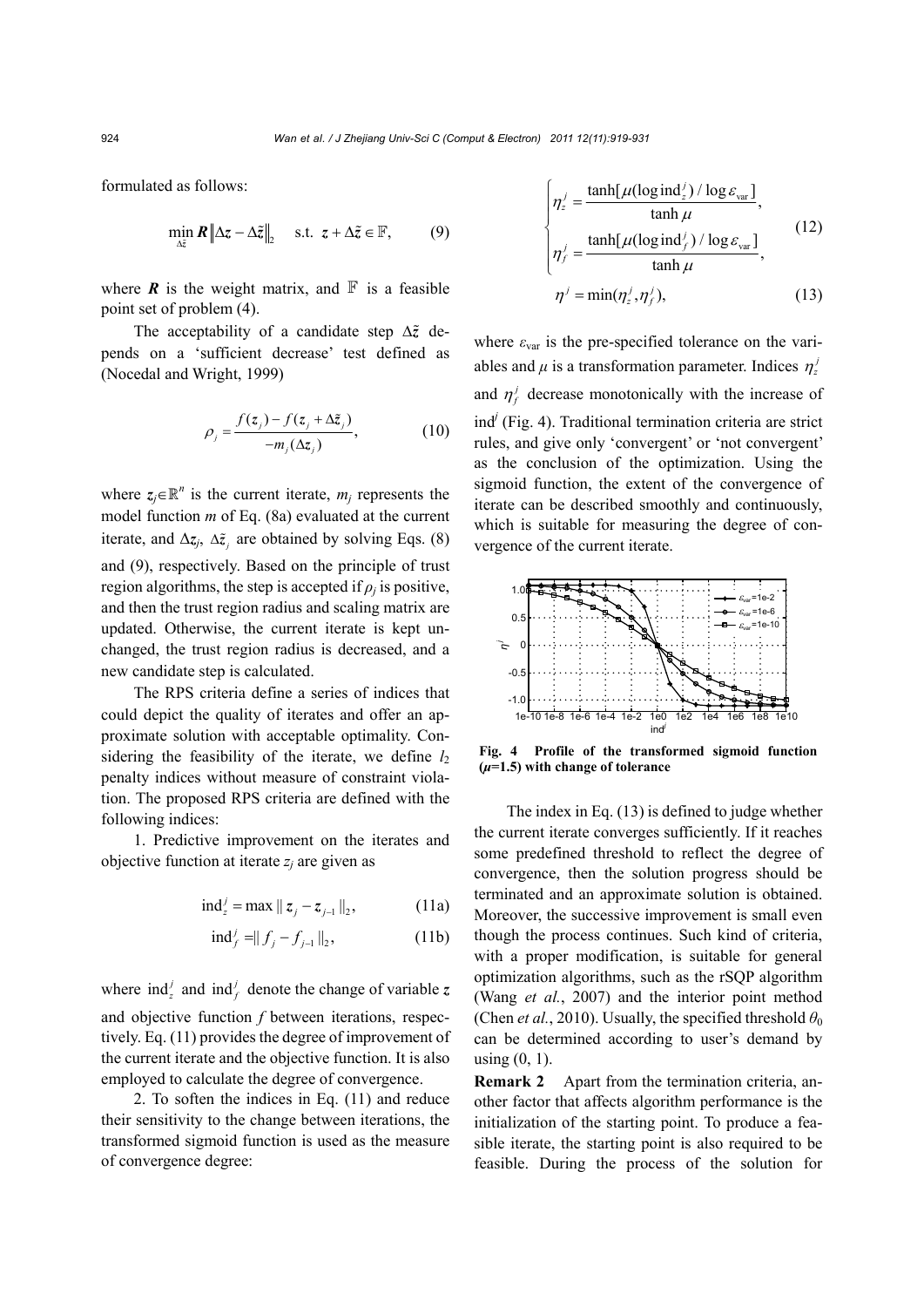problem (4), shifted input variables of the previous time step are taken as the initialization of the current optimization procedure (Diehl *et al.*, 2008). At the very beginning, the simulation of the controlled plant can be conducted, or a linear control technique can be used (e.g., the linear quadratic regulator, or LQR) to calculate the feasible solution (Henson and Seborg, 1997; Tenny *et al.*, 2004).

To summarize, Fig. 5 illustrates the flow sheet of FP-SQP with the RPS criteria.

#### **4 Simulation results and discussion**

When linear control techniques are used, CSTR is difficult to control due to its inherent nonlinear behaviors (Bequette, 2002). Thus, research on NMPC of CSTR has been carried out in recent years (Wu, 2000; Aguilar-Lopez and Martinez-Guerra, 2005; Czeczot, 2006; Pan *et al.*, 2007; Mansour and Ellis, 2008; Barkhordari Yazdi and Jahed-Motlagh, 2009). To illustrate the efficiency of the RPS criteria, we referred to the control of a classical CSTR (Henson and Seborg, 1997; Tenny *et al.*, 2004) in which an exothermic and irreversible reaction occurs.

The temperature of the reactor can be reduced by adjusting the temperature of the coolant fluid in a heat exchange coil inside the vessel. The dynamic model is based on the component balance for reactant A and on an energy balance in the following differential model equations:

$$
\begin{cases}\n\dot{C}_{\rm A} = \frac{q}{V}(C_{\rm Af} - C_{\rm A}) - k_0 \exp\left(-\frac{E}{RT}\right)C_{\rm A}, \\
\dot{T} = \frac{q}{V}(T_{\rm f} - T) + \frac{-\Delta H}{\rho C_{\rm p}}k_0 \exp\left(-\frac{E}{RT}\right)C_{\rm A} \quad (14) \\
+ \frac{UA}{C_{\rm p}V\rho}(T_{\rm c} - T),\n\end{cases}
$$

where *UA*, *q*, *V*, *C*Af, *E*, *R*, *ρ*, *k*0, −Δ*H*, and *C*p are constant parameters, as listed in Table 1. The states of the system consist of the concentration of reactant A (i.e.,  $C_A$ ) and reactor temperature *T* (output), and the manipulated variable is the temperature of coolant stream,  $T_c$ .



**Fig. 5 Flow sheet of the feasibility-perturbed sequential quadratic programming (FP-SQP) algorithm with the reduced precision solution (RPS) criteria**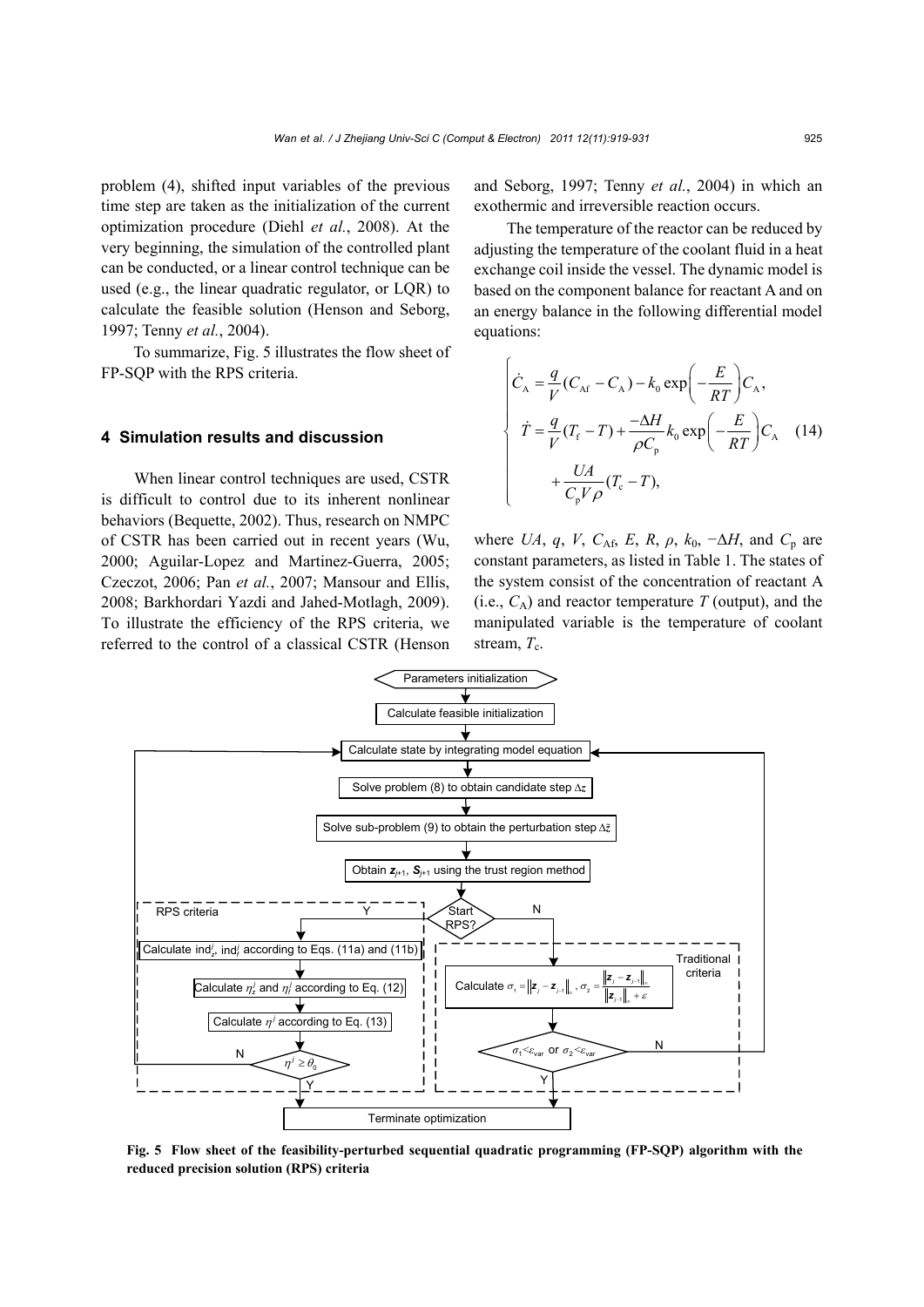| Symbol           | Description                            | Value                      |  |  |
|------------------|----------------------------------------|----------------------------|--|--|
| UA               | $U$ : overall heat transfer;           | 5e4 J/min $\cdot$ K        |  |  |
|                  | $A:$ area                              |                            |  |  |
| $\boldsymbol{q}$ | Volumetric flow rate                   | $100$ L/min                |  |  |
| V                | Volume of CSTR                         | 100 L                      |  |  |
| $-\Lambda H$     | Heat of reaction for $A \rightarrow B$ | 5e4 J/mol                  |  |  |
| $C_{\rm Af}$     | Feed concentration                     | $1 \text{ mol/L}$          |  |  |
| E/R              | $E$ : activation energy:               | 8750 K                     |  |  |
|                  | $R$ : universal gas constant           |                            |  |  |
| $T_{\rm f}$      | Feed temperature                       | 350 K                      |  |  |
| $\rho$           | Density of A, B mixture                | $1000 \text{ g/L}$         |  |  |
| $C_{\rm p}$      | Heat capacity of A, B mixture          | $0.239$ J/g $\cdot$ K      |  |  |
| $K_0$            | Pre-exponential factor                 | $7.2e10$ min <sup>-1</sup> |  |  |
|                  | $\sqrt{2}$                             |                            |  |  |

**Table 1 Parameters of the continuously stirred tank reactor (CSTR) model\***

\* Tenny *et al*., 2004

Assume that the output reference is a piecewise constant, and is composed of two operating points (OPs) (Findeisen and Allgöwer, 2003; Tenny *et al.*, 2004). The locations of OPs are illustrated in Fig. 6. To test the tracking performance, we switch references between the two OPs (Fig. 7). The purpose is to drive the controlled system to the given operating points which require both state variables and input variables achieve the target values. The corresponding parameters are set as listed in Table 2.

Given target values  $C_{A, \text{target}}$  and  $T_{\text{target}}$  for the states, as well as  $T_{c,\text{target}}$  for the input, the deviations of state and input are defined as follows (Tenny, 2002):

$$
\boldsymbol{x} = \begin{bmatrix} C_{\text{A}} - C_{\text{A,target}} \\ T - T_{\text{target}} \end{bmatrix}, \quad u = T - T_{\text{c,target}}.
$$
 (15)

The parameters including weight matrices *Q*, *R*, and *S*, sampling time, and prediction horizon (for convenience, prediction horizon and control horizon are made the same) are listed in Table 2.

All numerical results are obtained on the computer running Windows 7 with Intel® Dual Core™ 2



**Fig. 6 Steady-state map between temperature of coolant stream**  $T_c$  **(input) and the reactor temperature**  $T$  **(output)** 



**Fig. 7** Reference profiles of input  $T_c$  (a), state  $C_A$  (b), and **output**  $T(c)$ 

Duo 2.66 GHz CPU and 2 GB RAM. MATLAB 7.4 is used as the computation environment and SUNDIALS (Hindmarsh *et al.*, 2005) is used to calculate sensitivity information during simulations.

**Remark 3** To reveal the effect of computation delay on the control performance, the simulation in this section is made in the nominal case in which perturbation, disturbance, and model-plant mismatch are not considered.

The FP-SQP algorithm with the traditional criteria (Tenny *et al.*, 2004) is used for comparison. The traditional criteria are defined as follows:

**Table 2 Control parameters corresponding to different operating points**

| Operating points                                                                                                      |                                                                                                        | Weight matrices                      |  |  | Sampling | Prediction | Control | Boundary   |
|-----------------------------------------------------------------------------------------------------------------------|--------------------------------------------------------------------------------------------------------|--------------------------------------|--|--|----------|------------|---------|------------|
|                                                                                                                       | $\gamma^{**}$                                                                                          |                                      |  |  | interval | horizon    | horizon | of input   |
| $T_{\text{target}} = 375 \text{ K}$<br>$C_{A, \text{ target}} = 0.159 \text{ mol/L}$<br>$T_{\rm c, target}$ =302.84 K | $T_{\text{target}}$ =350 K<br>$C_{A, \text{target}} = 0.5 \text{ mol/L}$<br>$T_{\rm c, target}$ =300 K | $\mathbf{0}$<br>10<br>50<br>$\theta$ |  |  | 9 s      | 90 s       | 90 s    | [230, 427] |

\* For time steps 11−60, 111−160, 211−260, and 311−360; \*\* For time steps 61−110, 161−210, and 261−310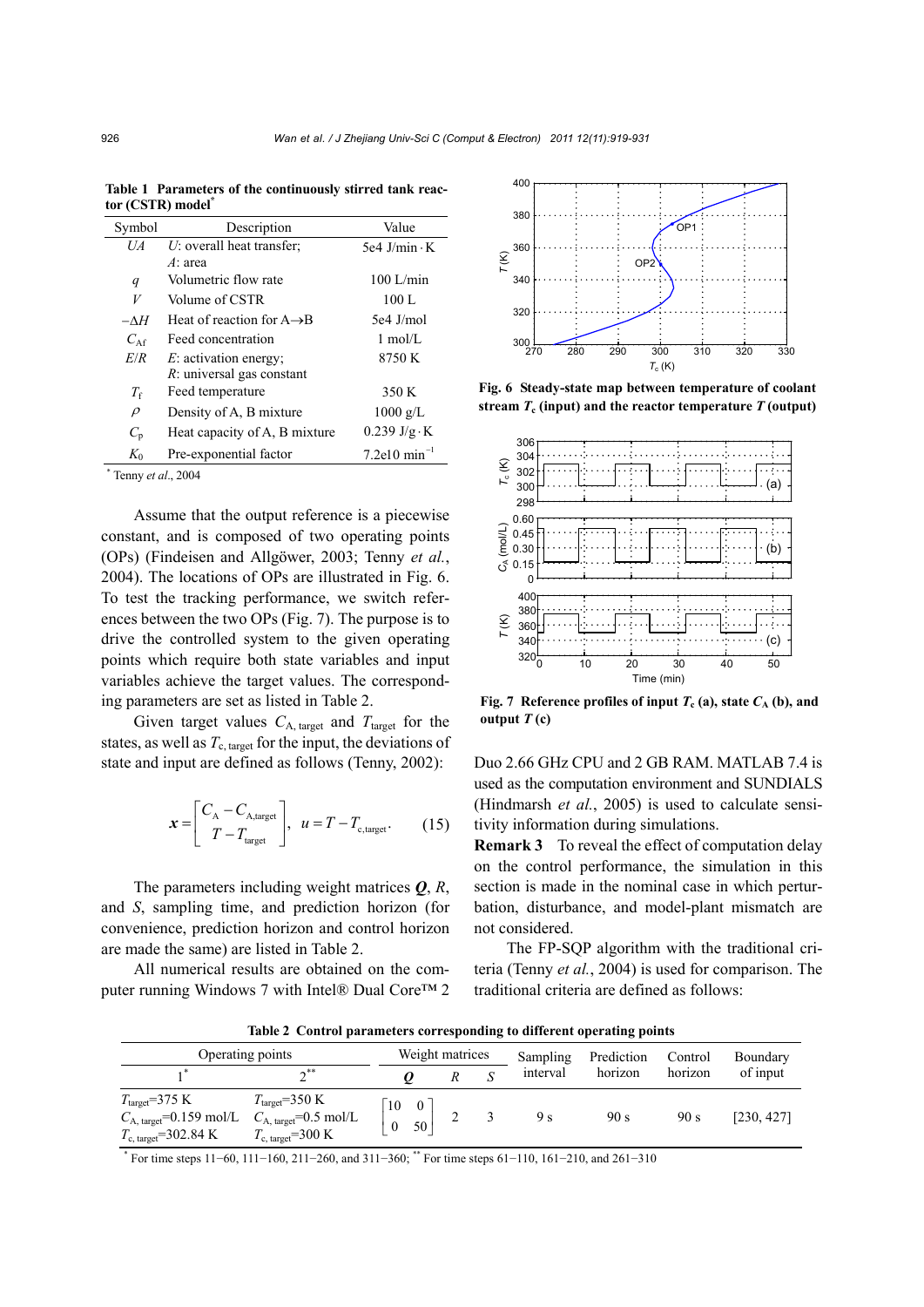$$
\sigma_1 = ||z_j - z_{j-1}||_{\infty}, \ \sigma_2 = \frac{||z_j - z_{j-1}||_{\infty}}{||z_{j-1}||_{\infty} + \varepsilon}, \qquad (16)
$$

where  $\varepsilon$  is defined as the smallest real number in floating point arithmetic. The iterate is acceptable if one of the two indices in Eq. (16) is not larger than the given tolerance  $\varepsilon_{\text{var}}$ =10<sup>-6</sup>.

The integral square error (ISE) is used to measure the reference tracking performance of the controller:

$$
ISE = \sum_{k=1}^{N} (x(k) - x_{ref}(k))^{2},
$$
 (17)

where *N* is the length of simulation horizon, and *x* and  $x_{ref}$  represent state variable and reference, respectively. To show the general influence of computational delay caused by different solution precisions, we changed the tolerance of the traditional criteria from  $10^{-1}$  to 10<sup>−</sup><sup>9</sup> . The statistics of the corresponding ISE of the state variables and computation time are shown in Table 3.

**Table 3 Comparison of computation time and the integral square error (ISE) obtained from the traditional criteria with different tolerances** 

| Tolerance |      | Computation time (s) | ISE  |             |        |
|-----------|------|----------------------|------|-------------|--------|
|           | Min  | Max                  | Ave  | $C_{\rm A}$ | T      |
| $1e-1$    | 0.39 | 6.58                 | 1.41 | 2.584       | 1.83e4 |
| $1e-2$    | 041  | 21.11                | 1.79 | 3.519       | 3.95e4 |
| $1e-3$    | 0.42 | 8.18                 | 2.55 | 3.338       | 3.33e4 |
| $1e-4$    | 1.17 | 13.50                | 3.74 | 2.980       | 6.11e4 |
| $1e-5$    | 1.97 | 9.81                 | 5.15 | 3.251       | 4.19e4 |
| $1e-6$    | 2.07 | 12.45                | 5.78 | 8.893       | 1.01e5 |
| $1e-7$    | 2.14 | 47.33                | 6.04 | 8.546       | 1.31e5 |
| $1e-8$    | 1.81 | 24.18                | 6.11 | 9.610       | 1.61e5 |
| $1e-9$    | 2.41 | 22.34                | 6.22 | 11 211      | 1.99e5 |

To describe the proportion of computational delay along with the simulation horizon, we define an index referred to as rate of 'efficient receding horizon optimization':

$$
r_{\text{ERHO}} = \frac{N_{\text{ERHO}}}{N},\tag{18}
$$

where  $N_{\text{ERHO}}$  is the number of time steps wherein the associated OCP is solved successfully in one sampling period, and  $N$  is the total number of time steps along the simulation horizon. This means that if the OCPs at all time steps can be solved in time, then  $r_{\text{ERHO}}=1$ ; otherwise, the OCP at a certain time step needs more than one sampling period and the following OCP would be neglected, resulting in  $r_{\text{FRHO}}$ within (0, 1). Fig. 8 shows the relationship between ISE of output  $T$  and index  $r_{\text{ERHO}}$  with change of tolerance.



**Fig. 8 Relationship between the integral square error (ISE)** of output  $T$  and  $r_{\text{ERHO}}$  with change of tolerance

From Fig. 8, the large tolerance results in high  $r_{\text{FRHO}}$  and small ISE, and vice versa. It is deduced that the CSTR is more sensitive to computation time than to the accuracy of solution because much smaller ISE is produced, as shown by the right extreme of the ISE profile, although a coarse solution is obtained. Based on the trends of ISE and  $r_{\text{ERHO}}$ , it is concluded that even the OCP at one time step is solved thoroughly, as shown by the left extremes of two lines, large computational delay causes large ISE; it is true for the contrary. However, the control performance is reflected not only by the value of ISE. To analyze further controller performance influenced by different tolerances of the traditional criteria, we employ the profiles of input, state, and output variables obtained from traditional criteria with different tolerances (Fig. 9).

Fig. 9 shows that the controlled variables (i.e., state variables) oscillate fiercely when a large computational delay exists (e.g., Fig. 9i), especially when reference switches from OP1 to OP2, as illustrated in Fig. 9f. When a larger tolerance is used, as shown in Figs. 9a–9c, the controlled variables show better tracking performance because the computational delay is small. Specifically, when OP1 is tested, almost the expected performance can be obtained. This demonstrates that high real-time performance resulting from a large tolerance improves controller performance. However, taking Fig. 9a as an example, the coarse solution obtained with a large tolerance makes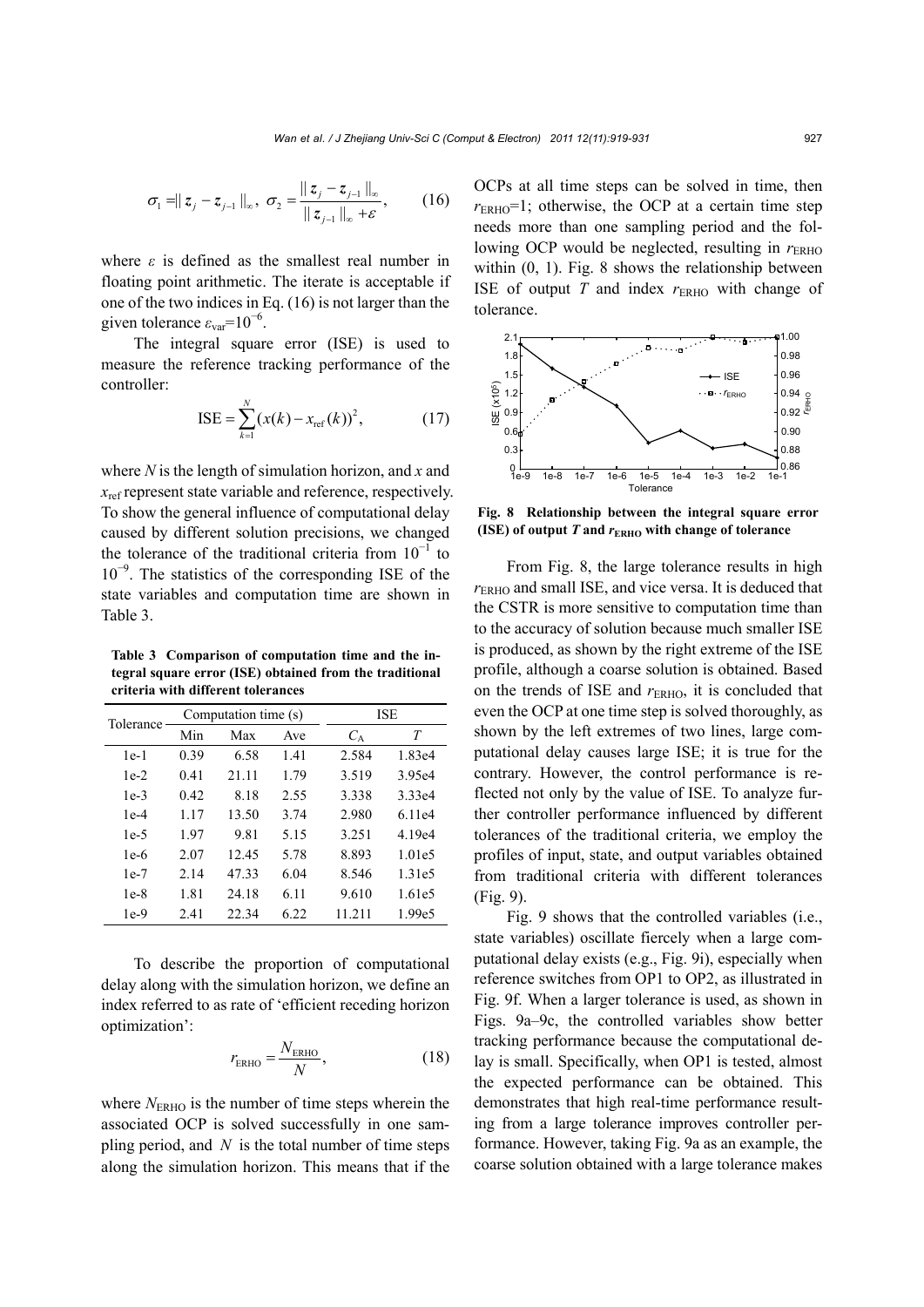

**Fig. 9 Numerical results of reference tracking obtained from traditional criteria with different tolerances**  (a) to (i) demonstrate results with tolerance changing from  $10^{-1}$  to  $10^{-9}$  in descending order. Solid line: plant response; dashed line: reference.  $T_c$  is the input,  $C_A$  is the state, and  $T$  is the output

the controlled system achieve the given steady state slowly and unstably, hence degrading controller performance as well. It shows that just a feasible solution is not enough to guarantee good control performance; the accuracy of solution is also important. Therefore, it is deduced that even when a feasible path method is used, the optimization procedure cannot be stopped at any time. As a feasible solution, which is significantly different from the optimal one, it may not improve the closed-loop control performance or keep the system stable.

By taking as an example the results of the traditional criteria of  $\varepsilon_{\text{var}}$ =10<sup>-6</sup> (which is usually considered as the default tolerance in most NLP solvers), comparisons are made on computation time produced from the traditional criteria and the RPS criteria with threshold 0.5 (Fig. 10). The computation time for the RPS criteria is much shorter than that for the traditional criteria. At certain time steps, the computation time is 0 because the OCP solution in the previous time step remains incomplete, and thus the OCP at the current time step is neglected. Therefore, only the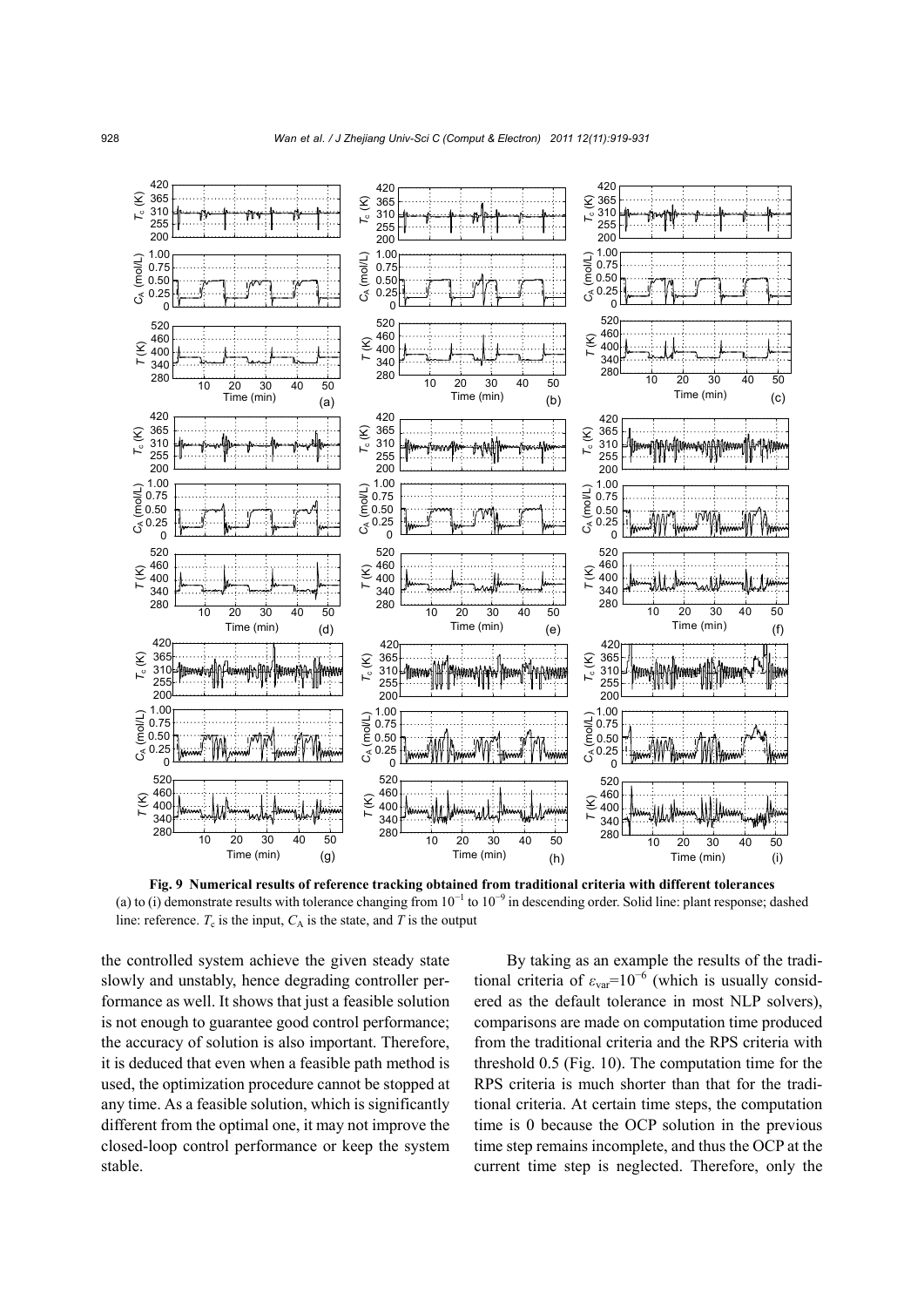computation time of the solved OCP is compared. As shown in Fig. 10, when the RPS criteria are adopted, a lot of computing resources are saved.

The numerical results are listed in Table 4. For the RPS criteria, the average time is reduced by almost 80%, and the ISE of state variables is reduced by more than 70%. Moreover, index  $r_{\text{ERHO}}$  for the RPS criteria reaches 1, indicating that the OCPs at all time steps are calculated in time and that the corresponding computation time is less than one sampling interval.

Compared with Table 3, it is clear that the ISE obtained using RPS criteria is smaller than all of those resulting from traditional criteria of different tolerances, and that the average computation time is much shorter than one sampling interval (9 s). The high real-time performance and good solution accuracy imply better control performance.

The result of reference tracking performance for the RPS criteria is given in Fig. 11. Specifically, the comparison of objective profiles corresponding to the



**Fig. 10 Comparison of computation time for solving the optimal control problem under the traditional criteria and the reduced precision solution (RPS) criteria** 

**Table 4 Comparison of computation time and the integral square error (ISE) index under the traditional criteria (***ε***var=10<sup>−</sup><sup>6</sup> ) and the reduced precision solution (RPS) criteria** 

| Termination |           | Computation time (s) |         | ISE   |        |                |
|-------------|-----------|----------------------|---------|-------|--------|----------------|
| criteria    | Minimum   | Maximum              | Average | ◡▵    |        | $r_{\rm ERHO}$ |
| Traditional | 2.07      | 12.45                | 5.78    | 8.893 | l.01e5 | 0.97           |
| <b>RPS</b>  | $0.7^{2}$ | 8.02                 | .28     | 2.469 | .75e4  |                |



**Fig. 11 Reference tracking performance for the reduced precision solution (RPS) criteria and the optimal control problem objective function profiles at the time step corresponding to Fig. 2**  The termination points of the runs under traditional criteria or RPS criteria are marked by ' $\forall x$ ' or ' $\Box$ ', respectively.  $T_c$  is the input,

 $C_A$  is the state, and *T* is the output. obj: value of the objective function; iter: number of iterations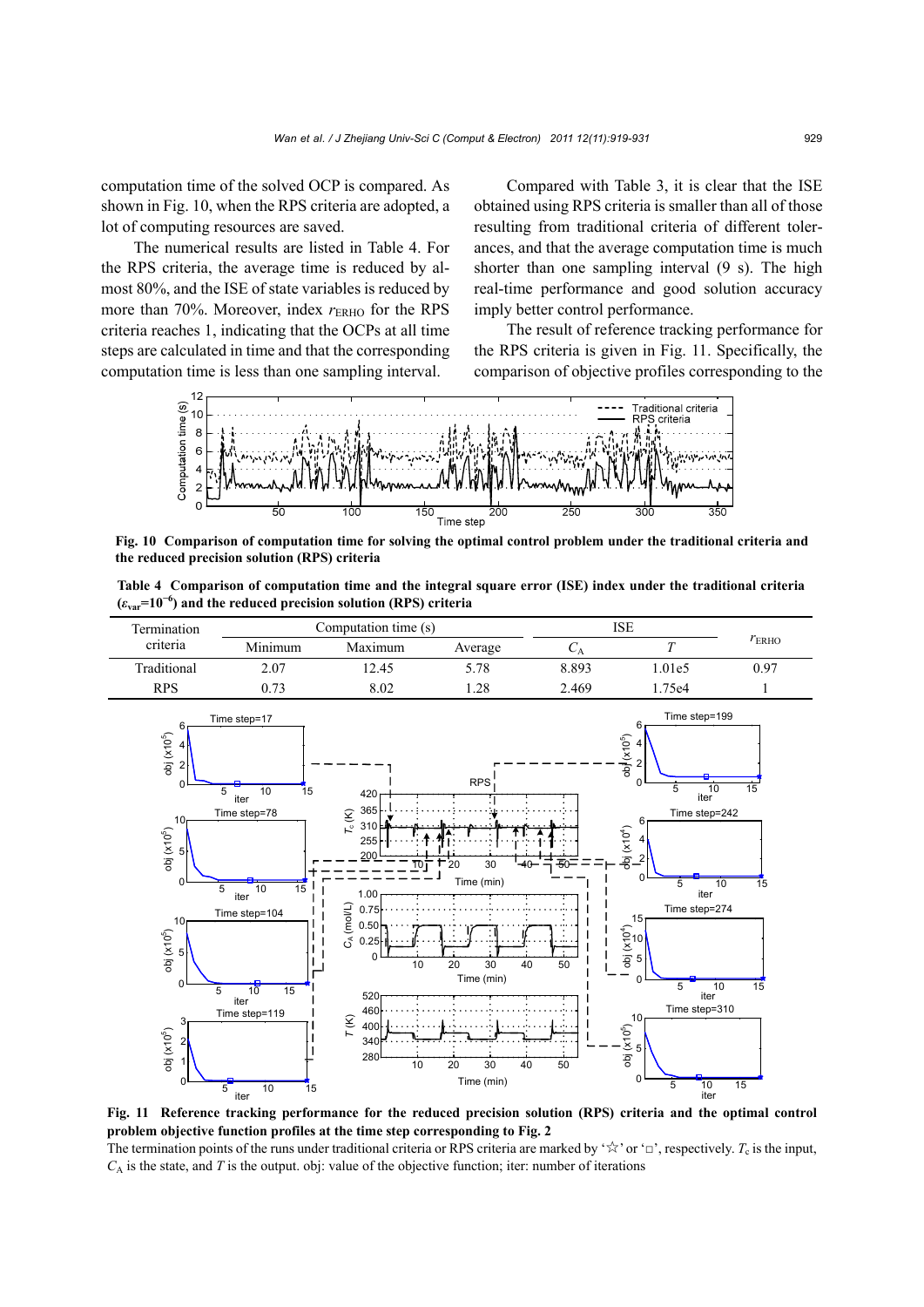sub-graphs of Fig. 2 is also shown.

Compared with Fig. 2, the adverse effect caused by computational delay has been removed completely using the RPS criteria. The overshoot is also reduced. In the nominal case, the system is driven quickly and stably to the required steady state. To conclude, the runs under RPS criteria terminate much earlier than the ones under traditional criteria. NMPC based on RPS criteria outperforms that using traditional criteria, as seen from the comparative results in Tables 3 and 4. The simulations demonstrate that using the RPS criteria could reduce computation time efficiently with a good feasible solution. Consequently, the controller performance is improved.

## **5 Conclusions**

We analyze the effect of computational delay caused by the traditional termination criteria on control performance of NMPC controllers. Usually, the traditional termination criteria result in a slow solution process with tiny improvement of solution after a few iterations. This causes a waste of computing resources and degrades controller performance. Detailed analysis of this study shows that both the low real-time performance and coarse solution of OCP could degrade controller performance, as shown by simulation with traditional criteria with different tolerances. The RPS termination criteria are proposed for solving the OCP by employing the FP-SQP algorithm. Indices are constructed to judge whether the optimization procedure should terminate and whether the current iterate is a good approximation, and the threshold can be used to adjust the degree of the approximation of the iterate according to the user's needs. The performances of the traditional and the RPS criteria are compared by applying the FP-SQP algorithm with both criteria to solve the reference tracking problem of CSTR, respectively. Simulation results demonstrate a higher efficiency of the RPS criteria. Numerical results show that the RPS criteria guarantee a timely termination of the optimization procedure, implying that the control performance is improved.

The RPS criteria can be used as an alternative to the termination criteria of NLP solvers, especially in meeting the real-time requirements of the application of NMPC. In this paper, however, only the simulation in the nominal case (in which no disturbance, modelplant mismatch, or perturbation exists) is made to exemplify the efficiency of the proposed RPS criteria in reducing computational delay. For future work, to make the criteria more applicable and robust, perturbation, disturbance, and model-plant mismatch will be considered. The closed-loop stability of the NMPC with the RPS criteria will also be studied. The input-to-state stability (ISS) and the related extended theories can be powerful tools for analyzing the stability and robustness. Special attention will be paid to the effect that the sub-optimal solution obtained from RPS criteria has on the ISS of the closed-loop system. The relationship between the deviations of the suboptimal solution from the optimal and the resulting deterioration of the ISS property will be studied further. Even the precision of chemical instruments can be introduced to make the RPS criteria suitable for practical applications.

## **Acknowledgements**

The authors particularly thank Prof. L. T. BIEGLER from Carnegie Mellon University for his kind suggestions.

#### **References**

- Aguilar-Lopez, R., Martinez-Guerra, R., 2005. State estimation for nonlinear systems under model unobservable uncertainties: application to continuous reactor. *Chem. Eng. J.*, **108**(1-2):139-144. [doi:10.1016/j.cej.2005.01.008]
- Barkhordari Yazdi, M., Jahed-Motlagh, M.R., 2009. Stabilization of a CSTR with two arbitrarily switching modes using modal state feedback linearization. *Chem. Eng. J.*, **155**(3):838-843. [doi:10.1016/j.cej.2009.09.008]
- Bequette, B.W., 2002. Behavior of CSTR with a Recirculating Jacket Heat Transfer System. American Control Conf., p.3275-3280.
- Bock, H.G., Diehl, M., Kühl, P., Kostina, E., Schlöder, J.P., Wirsching, L., 2007. Numerical methods for efficient and fast nonlinear model predictive control. *Lect. Notes Control Inform. Sci.*, **358:**163-179. [doi:10.1007/978-3- 540-72699-9\_13]
- Chen, H., Allgöwer, F., 1998. A quasi-infinite horizon nonlinear model predictive control scheme with guaranteed stability. *Automatica*, **34**(10):1205-1217. [doi:10.1016/S0005-1098(98)00073-9]
- Chen, W., Shao, Z., Wang, K., Chen, X., Biegler, L.T., 2010. Convergence depth control for interior point methods. *AIChE J.*, **56**(12):3146-3161. [doi:10.1002/aic.12225]
- Chen, W.H., Ballance, D.J., O′Reilly, J., 2000. Model